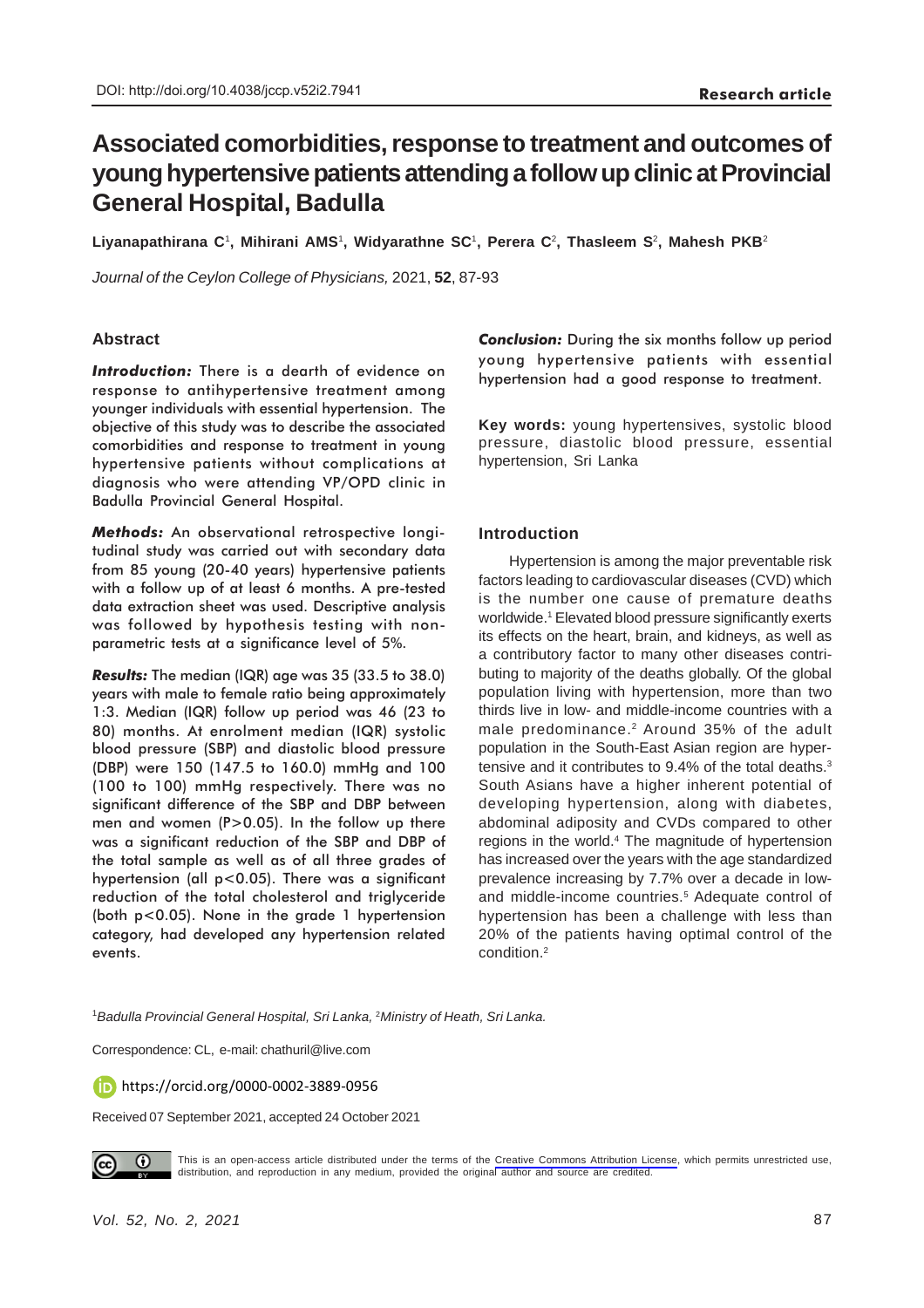In the American Heart Association (AHA) guidelines, hypertension is defined as SPB of ≥140 mm/Hg and/or a DBP of  $\geq$  90 mm/Hg following repeated BP measurements among all adults (>18 years).<sup>6</sup> The burden of hypertension has increased substantially from 1990 to 2015 and in 2015 14% of all deaths and 143 million disability adjusted life years (DALYs) were associated with elevated SBP >140 mm/Hg.7 This number further increases due to the contribution of hypertension to the deaths due to cardiovascular disease (54.5% of IHD deaths), stroke (50% of ischemic stroke and 58.3% of hemorrhagic stroke deaths)<sup>7</sup>. Although hypertension is considered a disease prevalent among the advancing age group, it seems to be expanding to reach the relatively young population as well. The age that is considered as 'young' hypertension has been debatable with various guidelines presenting different cut offs including 30, 40 and 50 years.<sup>5-7</sup> The complications of hypertension among the young (<40 years) is highlighted by the increased risk of CVD's among this population com' pared to those less than 40 years who are normotensive.<sup>8</sup>

The South Asian region including Sri Lanka, is facing an epidemic of chronic non-communicable diseases (NCD) owing to the demographic and epidemiological transitions. Men are the predominantly affected category while 21% of those with hypertension are not under any form of treatment for their condition.<sup>9</sup> With the resurgence of NCD screening campaigns and routine medical checkup prior to employment, it has been found that the identification of young essential hypertension has increased over the years. Prevalence of hypertension in patients younger than 40 years of age found to be 17.4% in a cross-sectional populationbased survey done in Sri Lanka in 2014<sup>10</sup> and the incidence was 5.7% in a different study done in 2014 in a tertiary care hospital in Sri Lanka.<sup>11</sup>

Diagnosis of hypertension among young population has been a challenge due to entities like whitecoat hypertension and spurious hypertension.12-18 Furthermore, treatment of young patients with hypertension has been quite a challenge, with current evidence through randomized trials arguing between for and against for the treatment of high normal blood pressure among this population due to the minimal benefits on the long run.<sup>15,16</sup> Young adults between 20-39 years have shown to be least aware about having hypertension which imposes a delay in seeking treatment and poor control of blood pressure in this age group.19 Furthermore, the limited data available in this regard leaves clinicians cautious during the management of arterial hypertension among young hypertensives.<sup>20</sup> On the contrary, overtreatment of low-

risk patients have been a focus throughout the vears $21$ which needs to be balanced between deciding who should be treated and who could be followed up closely. This has to be carefully assessed during the routine practice.22 Lifestyle modifications and/or pharmacological treatment are the main modalities of treatment of hypertension while considering the age of the patient and stage of disease along with the customized clinical judgement that would provide the required prognosis.23

The limitations among hypertension related data includes the paucity of evidence on the outcome of young hypertensives, considering them a difficult to reach population as they are the workforce of the country. This study sheds light on the outcomes of the patients who are diagnosed solely based on blood pressure measurements with no complications at the point of diagnosis, and the control of blood pressure through management protocols based on the current evidence available. This would further lead to provision of data for the local guidelines regarding hypertension among the young adult population, that has been a long-felt need. This study was carried out with the objective to describe the outcomes of uncomplicated young (20-40 years) hypertensive patients treated with antihypertensives at the VP/OPD clinic in Badulla Provincial General Hospital.

## **Methods**

This retrospective observational longitudinal study was conducted at the VP/OPD clinic of the Provincial General Hospital Badulla. Medical records of the patients aged between 20 to 40 years who had a clinic follow up of at least 6 months were reviewed. Patients with complications at the point of diagnosis such as CVD events, stroke and peripheral vascular disease were excluded. Patients with diagnosed secondary hypertension and those with incomplete medical records were also excluded from the study. A minimum sample size of 82 was calculated by using the standard equation based on the comprehensive literature review<sup>24</sup> and a 15% non-response rate was used to overcome the error.

A simple random sample was used from the eligible patients who were present at each day at the clinic using a computer-generated random number series from the Statistical Package for Social Sciences (SPSS) version 21. Data collection was done by experienced medical officers at the OPD clinic using a data extraction sheet that was filled following a thorough look into the medical records of each patient.

Systolic blood pressure ≥140 mm/Hg and a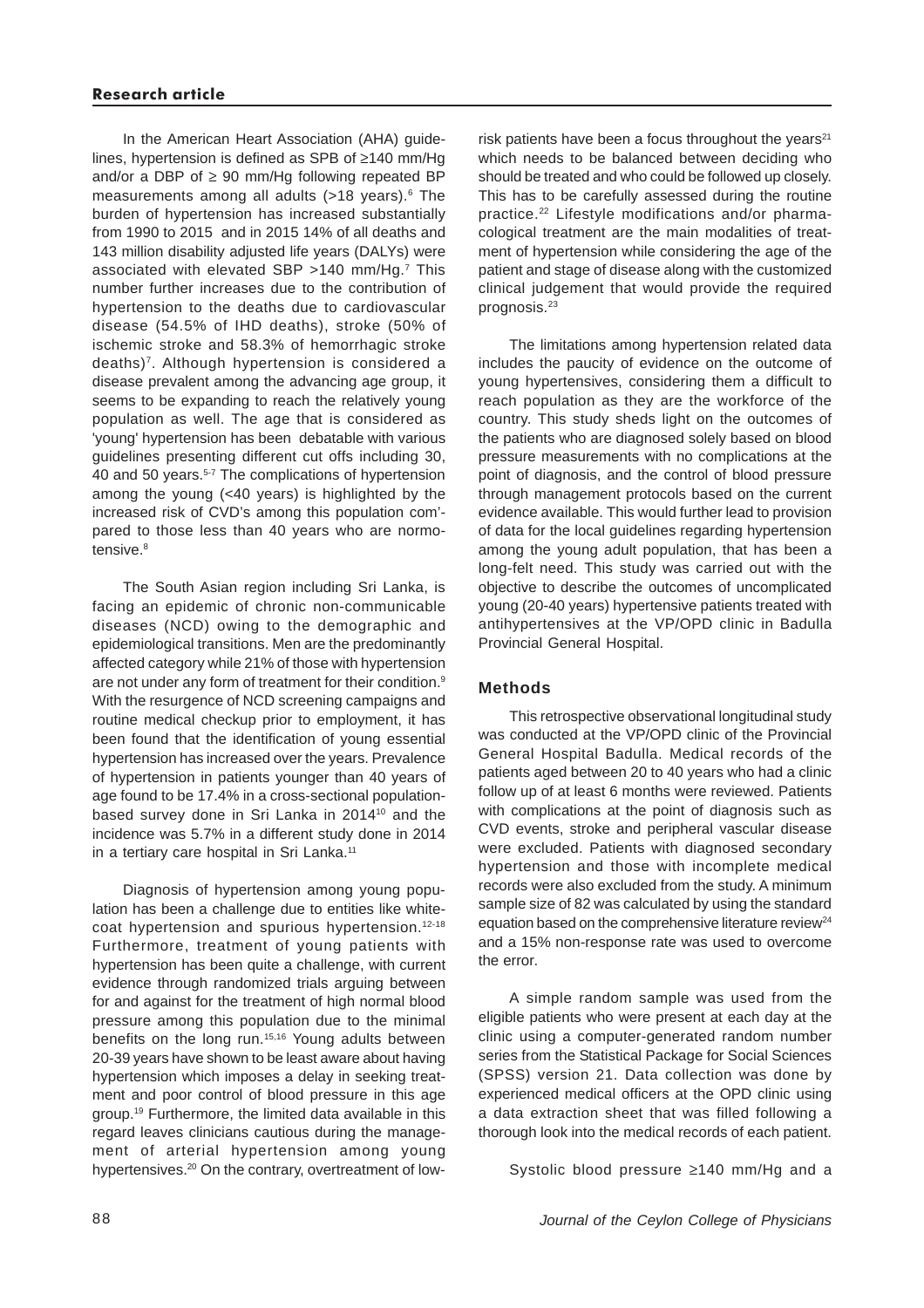diastolic blood pressure of  $\geq 90$  mm/Hg was the cut off in diagnosing patients with hypertension in the 20-40 age category. The young hypertensives were categorized into three grades according to ESC 2018 BP classification.

Normality of numerical data was determined prior to analysis with graphical methods (i.e. histogram and P-P plots) and normality tests (i.e. Kolmogorov Smirnov and Shapiro Wilk test) and were found to be nonnormally distributed. Descriptive categorical data [e.g., occurrence of significant events such as stroke, hypertensive urgency, ischemic heart disease (IHD), peripheral vascular disease (PVD)] were presented using proportions and numerical data were presented with median and IQR. The associations of the groups with categorical outcomes were evaluated using the Chi square test. For the numerical associations of the independent groups, Mann Whitney U test was used and for related samples, Wilcoxon Signed Rank test was used. Significance level was set at 0.05 level.

#### **Results**

A total of 85 participants were recruited to the study. The median (IQR) duration of follow up was 45.5 (22.8 to 79.5) months.

#### **Demographic characteristics**

Most of the study sample were women 64 (75.3%), with both men and women being diagnosed mostly in the 36-40 year age category (52.4% and 48.4% respectively) (Table 1). The median (IQR) age was 35 (33.5 to 38.0) years, 36.0 (33.0 to 37.5) years and 35.0 (33.3 to 38.0) years for the total sample, men, and women respectively. There was no statistically significant difference of the age between the men, and women (p=0.882).

#### **Baseline clinical characteristics**

The systolic and diastolic blood pressure distributions were non-normally distributed. The summary statistics of the baseline blood pressure are shown in Table 2.

The median (IQR) BMI of the total sample was 28.0 kg/m2 (25.0 to 30.3) and there was no statistically significant difference of the BMI between men and women (P=0.905). The percentage of participants with diabetes was 3.53% (3 out of 85) and with LDL levels>190 mg/dl was 8.06% (5 out of 62). Out of the men, 53.38% (11 out of 21) were smokers and 90.5% (19 out of 21) were using alcohol.

There was no statistically significant difference between the systolic (p=0.796) and diastolic (p=0.230) blood pressure between men and women. Among both men and women diagnosed with hypertension, majority belonged to the ESC grade 2 (n=12/21 and n=43/64 respectively).

## **Follow up details and comparison with baseline parameters**

At the time of diagnosis, 76 (89.4%) were started on one drug,  $7(8.2\%)$  on two drugs and the rest (n=2, 2.4%) on three drugs. At the end of the follow up, 34 (40.0%) were on one drug, 26 (30.6%) on two drugs, 19 (22.4%) on three drugs, 5 (5.9%) on four drugs and 1 (1.2%) on five drugs. Regarding the consequences of hypertension, it was noted that 3 patients had experienced ischemic heart disease, one hypertensive emergency and hypertensive urgency. There was no stroke or peripheral vascular disease identified.

At the end of the follow up period, statistically significant improvement in the blood pressure was seen in both systolic and diastolic pressures which were statistically significant (both p<0.001) (Table 3).

| Age category  | Men No. $(%)$ | Women No. (%) | Total (%)  |
|---------------|---------------|---------------|------------|
| $21-25$ years | 0(0)          | 2(3.1)        | 2(2.4)     |
| 26-30 years   | 2(9.5)        | 5(7.8)        | 7(8.2)     |
| 31-35 years   | 8(38.1)       | 26 (40.6)     | 34(40.0)   |
| 36-40 years   | 11 (52.4%)    | 31(48.4)      | 42 (49.4)  |
| Total         | 21 (100)      | 64 (100)      | 85 (100.0) |
|               |               |               |            |

#### **Table 1. Age and sex distribution of patients diagnosed with hypertension**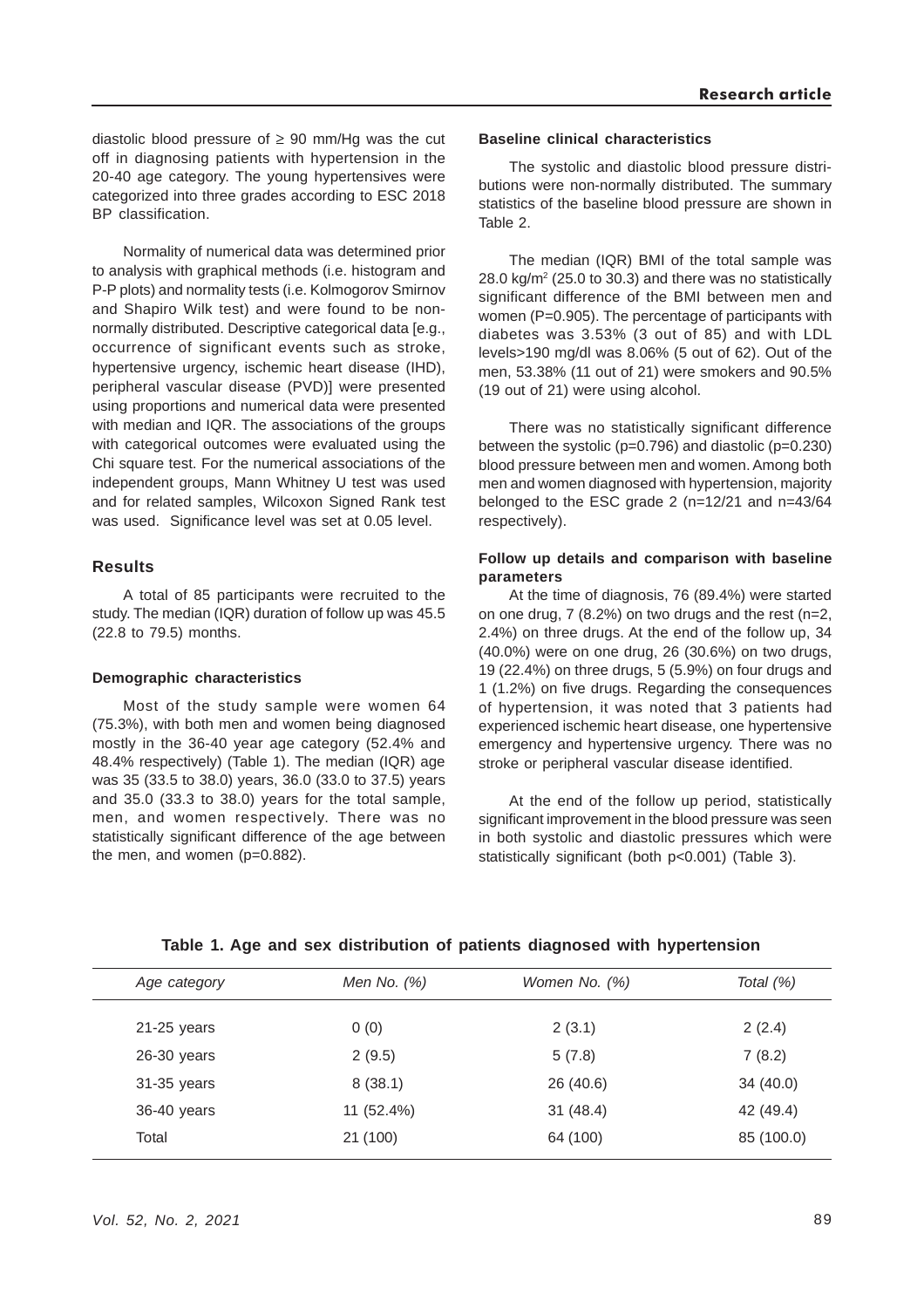| <b>BP</b>          | Males                       | Females                     | Total                       |
|--------------------|-----------------------------|-----------------------------|-----------------------------|
|                    | Median (IQR)                | Median (IQR)                | Median (IQR)                |
| Systolic BP, mmHg  | 150.0                       | 150.0                       | 150.0                       |
|                    | $(145.0 \text{ to } 160.0)$ | $(146.3 \text{ to } 160.0)$ | $(147.5 \text{ to } 160.0)$ |
| Diastolic BP, mmHg | 100.0                       | 100.0                       | 100.0                       |
|                    | $(100.0 \text{ to } 100.0)$ | $(100.0 \text{ to } 100.0)$ | $(100.0 \text{ to } 100.0)$ |

| Table 2. Distribution of Systolic and diastolic blood pressure |  |  |  |  |  |  |
|----------------------------------------------------------------|--|--|--|--|--|--|
|----------------------------------------------------------------|--|--|--|--|--|--|

# **Table 3. Baseline and follow up blood pressure**

| <b>BP</b>          | <b>Baseline</b><br>Median (IQR)      | Follow up<br>Median (IQR)            | Significance of the<br>difference |
|--------------------|--------------------------------------|--------------------------------------|-----------------------------------|
| Systolic BP, mmHg  | 150.0<br>$(147.5 \text{ to } 160.0)$ | 130.0<br>$(130.0 \text{ to } 140.0)$ | $P < 0.001*$                      |
| Diastolic BP, mmHg | 100.0<br>$(100.0 \text{ to } 100.0)$ | 80.0<br>$(80.0 \text{ to } 80.0)$    | $P < 0.001*$                      |

\*Statistically significant at 0.001 level

Once stratified according to the initial BP category there was a significant BP reduction (i.e. both SBP and DBP) in all three categories (Table 4).

| Initial BP grade | Baseline               | Follow up              | Significance of the |
|------------------|------------------------|------------------------|---------------------|
|                  | Median (IQR)           | Median (IQR)           | difference          |
| Grade 1          |                        |                        |                     |
| SBP, mmHg        | 150.0 (145.0 to 150.0) | 130.0 (130.0 to 140.0) | $P=0.007$           |
| DBP, mmHq        | 90.0 (90.0 to 90.0)    | 80.0 (80.0 to 80.0)    | $P=0.004$           |
| Grade 2          |                        |                        |                     |
| SBP, mmHg        | 150.0 (140.0 to 160.0) | 130.0 (130.0 to 140.0) | P < 0.001           |
| DBP, mmHg        | 100.0 (100.0 to 100.0) | 80.0 (80.0 to 80.0)    | P < 0.001           |
| Grade 3          |                        |                        |                     |
| SBP, mmHg        | 160.0 (160.0 to 180.0) | 130.0 (130.0 to 140.0) | P < 0.001           |
| DBP, mmHg        | 110.0 (110.0 to 110.0) | 80.0 (80.0 to 80.0)    | P < 0.001           |

## **Table 4. Distribution of baseline and follow up blood pressure measurements according to initial ESC BP grades**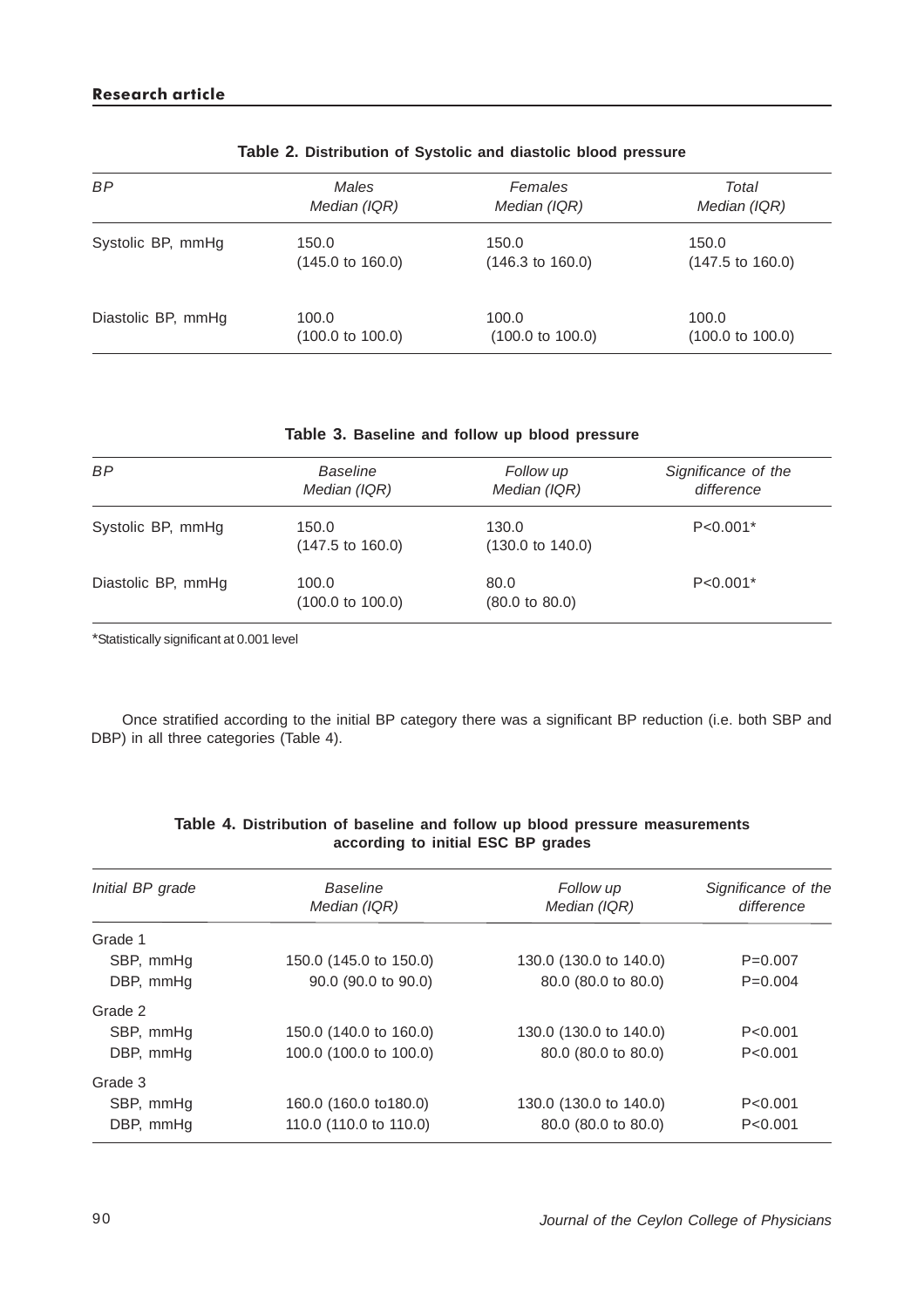Table 5 shows the comparison of baseline and follow up measurements in relation to six selected parameters. There was significant reduction of the total cholesterol and triglycerides after the follow up period.

|                 | <b>Baseline</b>                      | Follow up                            | Significance of the<br>difference (P value) |
|-----------------|--------------------------------------|--------------------------------------|---------------------------------------------|
| FBS (mmol/L)    | 5.1<br>$(4.7 \text{ to } 5.3)$       | 5.0<br>$(4.5 \text{ to } 5.4)$       | 0.608                                       |
| TC (mg/dL)      | 200.0<br>$(177.0 \text{ to } 223.8)$ | 195.5<br>$(177.3 \text{ to } 206.5)$ | $0.024*$                                    |
| LDL (mg/dL)     | 125.5<br>$(107.5 \text{ to } 146.0)$ | 128.5<br>$(102.5 \text{ to } 142.5)$ | 0.406                                       |
| TG (mg/dL)      | 129.0<br>$(100.0 \text{ to } 194.0)$ | 117.5<br>$(93.0 \text{ to } 160.3)$  | $0.013*$                                    |
| BMI ( $kg/m2$ ) | 28.0<br>$(25.0 \text{ to } 30.3)$    | 27.0<br>$(25.0 \text{ to } 29.0)$    | 0.962                                       |

|  |  | Table 5. Comparison of other baseline and follow up parameters |  |  |  |  |  |  |  |
|--|--|----------------------------------------------------------------|--|--|--|--|--|--|--|
|--|--|----------------------------------------------------------------|--|--|--|--|--|--|--|

\*Statistically significant at 0.05 level

FBS = fasting blood sugar; TC = total cholesterol; LDL = low-density lipoprotein; TG = triglyceride; BMI = body mass index

When the hypertension-related events developed during the follow up are considered it was noted that in the hypertension grade 2 category, three developed ischaemic heart disease and one experienced a hypertensive emergency; in the hypertension grade 3 category one had a hypertensive urgency.

Table 6 shows the change of the ESC BP grade during follow up. Even though 74 (87.1%) of the participants belonged to the hypertension grades 2 and 3 at the baseline, only 1 remained at grade 2 and 3 at the end of the follow up. All others were in normal or grade 1 categories.

| <b>Hypertension grade</b> | At the point of diagnosis $N(\%)$ | At the end of follow up $N$ (%)                |  |  |  |
|---------------------------|-----------------------------------|------------------------------------------------|--|--|--|
| Normal                    | 0                                 | 53(62.3)<br>(5 from stage 1, 48 from stage 2)  |  |  |  |
| Grade 1<br>Grade 2 and 3  | 11(12.9)                          | 31(36.5)<br>$(7$ from stage1, 24 from stage 2) |  |  |  |
| Total                     | 74 (87.1)                         | 1(1.2)                                         |  |  |  |
|                           | 85 (100.0)                        | 85 (100.0)                                     |  |  |  |
|                           |                                   |                                                |  |  |  |

#### **Table 6. Change of the ESC BP grade during follow up**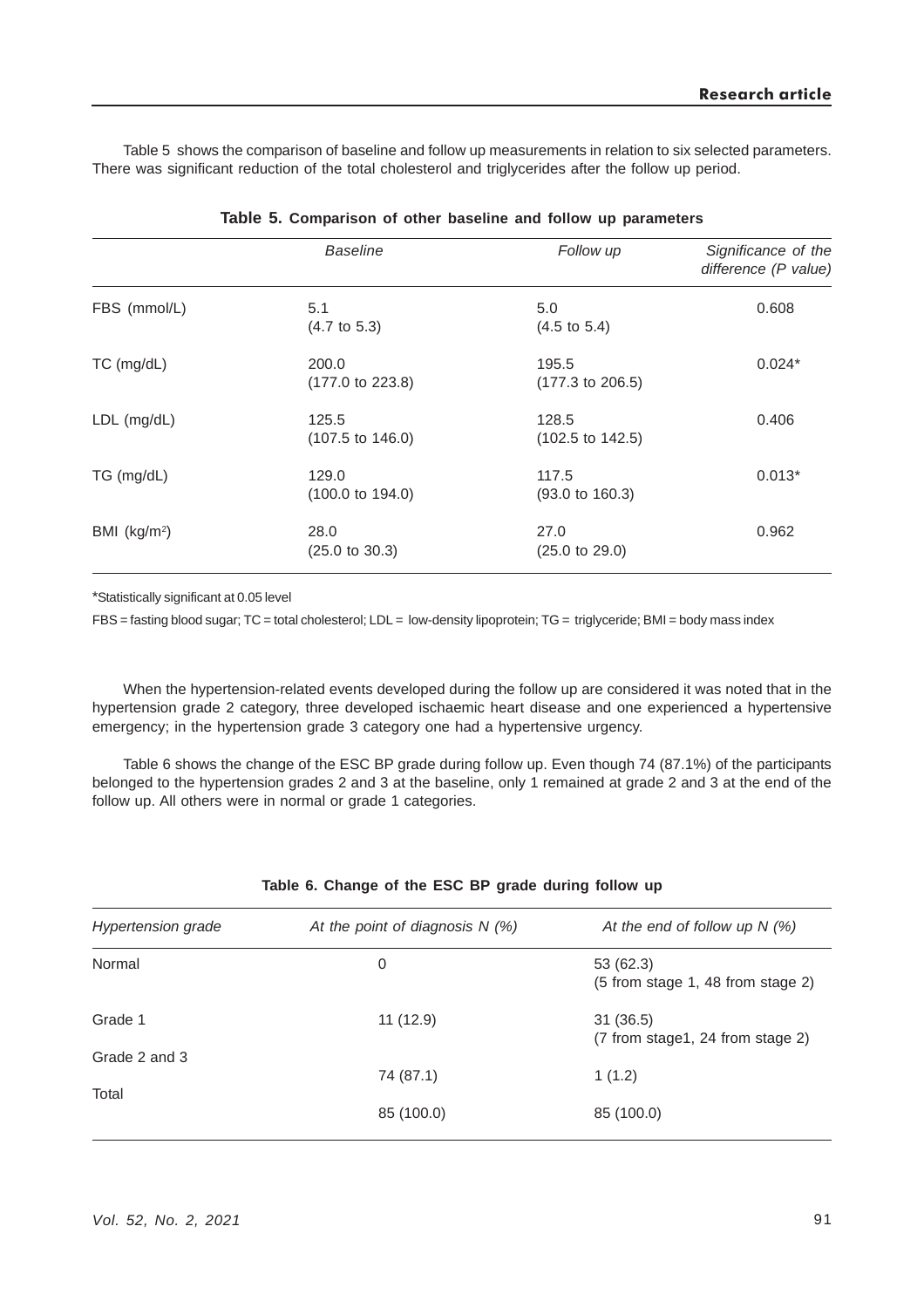# **Discussion**

This is the first documented Sri Lankan longitudinal study done on a cohort of young hypertensives. Both the systolic and diastolic blood pressures were significantly reduced in the follow up period among the young hypertensives, with appropriate t-reatment plans. In addition, the total cholesterol and triglyceride levels were significantly reduced.

There was a female predominance in the study sample. Firstly community-based evidence must be generated to evaluate whether this is due to a selection bias of the sample or whether the prevalence of hypertension is high among females between 20-40 years. In the case of a selection bias, the reasons may include the males being not bothered to seek treatment due to income-generation activities or the lack of awareness among them on the symptoms of hypertension at young age. If so, health promotional activities must target them ensuring that treatment seeking behaviour of men is improved.

Both systolic and diastolic blood pressure values were significantly reduced in the follow-up period. This reflects that if treated early, favorable results can be obtained in young hypertensives. Hence the educational programs are needed to ensure that the blood pressure measurements are being done in the general population including the youth. Currently, the Well Women Clinics at 35 years and 45 years as well as the Healthy Lifestyle Clinics from 35 years onwards, provide opportunities for the blood pressure measurements. Careful evaluations must be done to explore whether the age-related eligibility must be revised for the local setting. This can be done following more research studies at larger scales.

The total cholesterol level and triglyceride level showed a statistically significant reduction in the follow up period. Once the patients are being enrolled into the follow up, the holistic care can be provided creating the opportunity to manage other conditions like metabolic syndrome as well.<sup>25</sup> The metabolic syndrome is being detected even in adolescents according to the global literature and its prevalence can be assumed to be rising with the lifestyle changes associated with risk factors like obesity.<sup>26,27</sup>

There were several limitations of the study. Even though the initial and the follow up blood pressure measurements were compared, the associated factors with the level of reduction and the effect of confounding factors were not assessed. This was a single-center study with a small sample size, and the primary aim was to generate some evidence on the utility of existing health care services in managing young hypertensives

larger scale studies are needed for strengthening the findings of this study. Another limitation is that the compliance of the drug intake was assessed solely based on the information provided by the participants.

# **Conclusions**

Young hypertensive patients with essential hypertension are amenable for a good control with expected good outcome.

# **Recommendations**

Young hypertensives with essential hypertension should be detected when they have a relatively low risk at an early stage of hypertension. But these patients are often missed as they are asymptomatic. Routine screening in healthy lifestyle clinics, prior to university admissions, job enrollment and screening at department of motor traffic plays a major role in finding such patients. Once detected it is of utmost importance to educate these young hypertensives regarding proper follow up as it helps to achieve good control of blood pressure and the other associated risk factors.

# **Conflict of interests**

Authors declare that they have no competing interests.

# **Funding Statement**

This is a self-funded study.

## **References**

- 1. GBD 2017 Causes of Death Collaborators (2018). Global, regional, and national age-sex-specific mortality for 282 causes of death in 195 countries and territories, 1980-2017: a systematic analysis for the Global Burden of Disease Study. *Lancet.* 2017; **392**(10159): 1736-88.
- 2. World Health Organization (WHO). Hypertension 2021. Available from: https://www.who.int/news-room/factsheets/detail/hypertension. Accessed [20/6/2021]
- 3. Krishnani A, Gargii R, Kahandaliyanage A. Hypertension in the South-East Asia Region: an overview. Regional Health Forum:WHO South East Asia Region- Blood Pressure- Take control. 2013; **17**(1): 1-83. Available from: WHO\_regionalhealth-Forum\_BP.pdf Accesed [20/06/2021].
- 4. Eapen D, Kalra GL, Merchant N, Arora A, Khan BV. Vascular Health and Risk Management Metabolic syndrome and cardiovascular disease in South Asians. Vascular Health and Risk Management. 2009. doi: https://www.dove press.com/